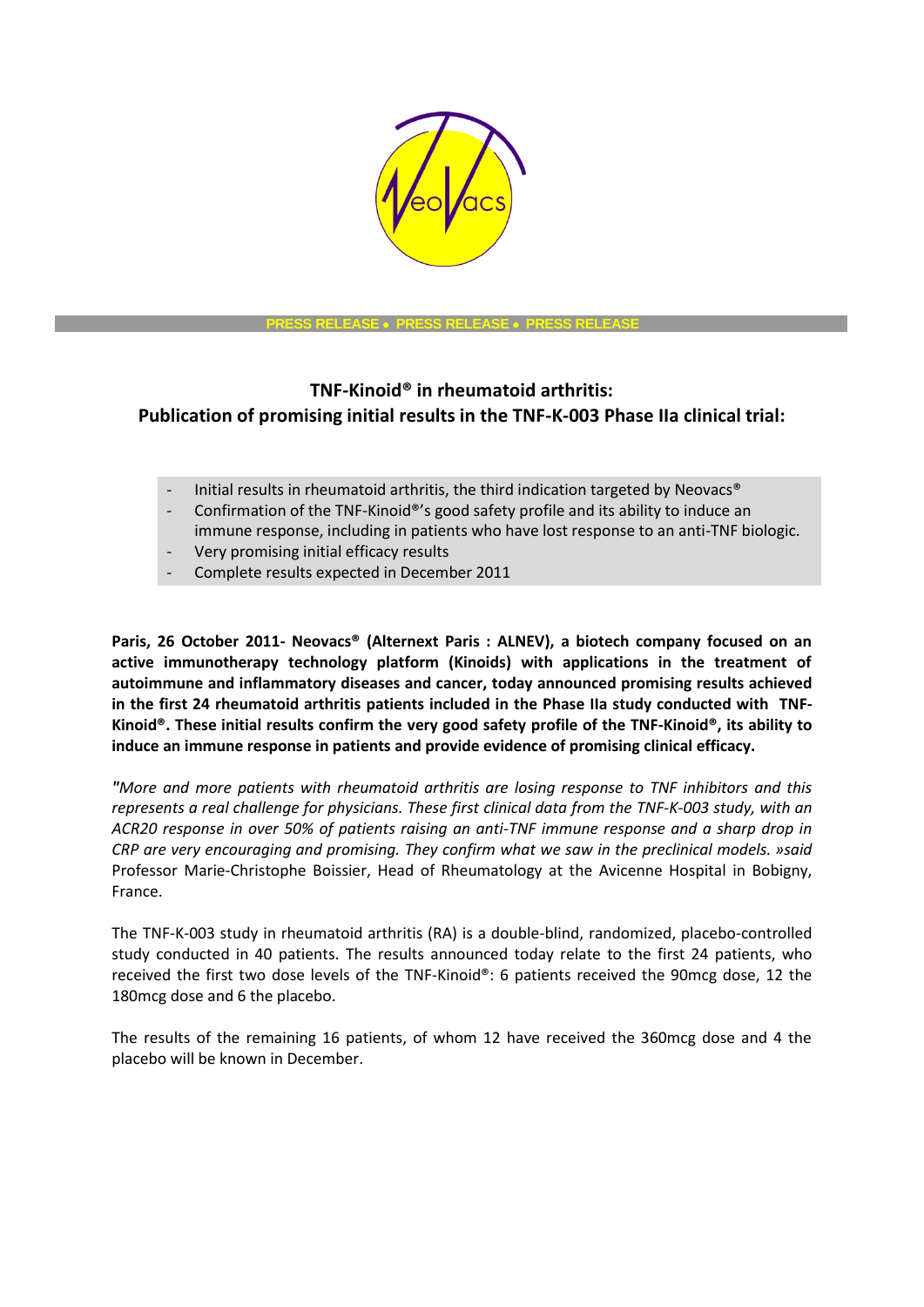## **Promising initial results**

Today's results highlight the very good safety profile of the TNF-Kinoid® and its ability to induce antibodies to TNF in RA patients who have become resistant to biologic TNF inhibitors. No patient withdrew from the study because of an adverse event, and no serious adverse event related to the Kinoid was recorded. The immune response data measured at two months is also very positive: at the 90mcg dose, 50% of patients developed antibodies to TNF, whereas for the 180mcg dose the corresponding figure was 80%, which suggests a dose-response effect.

### **Initial efficacy data**

Initial clinical efficacy data has been collected, based on a study design that tracks the development of RA symptoms, in particular looking at ACR20\*, a 20% decline in a composite disease index established by the American College of Rheumatology. A second measure is the change over time in C-reactive protein (CRP), a marker of inflammation.

In the 11\*\* patients who developed measurable antibodies to TNF up to day 84, 55% saw a decline of at least 20% in their ACR score (ACR20), versus only 20% in the group of 10 patients without antibody to TNF:





On average, the level of CRP fell by 42% in patients who developed antibodies to TNF, versus an increase of 12% in patients without anti-TNF antibodies.

Commenting on these first results in rheumatoid arthritis, Guy-Charles Fanneau de La Horie, CEO of Neovacs® said: *"Today's results bring important additional supporting clinical data, which strengthen the validation of the Kinoid technology. They confirm the safety and immunogenicity data obtained with the TNF-Kinoid® in Crohn's Disease, as well as with the IFNα-Kinoid in lupus".*

Pierre Vandepapelière, Vice-President of Clinical Development noted: *"These first clinical efficacy data are promising: as of day 84, we see a trend in those patients who have raised an antibody response to TNF following administration of the TNF-Kinoid® both in terms of an improvement in the symptoms of rheumatoid arthritis, as well as a decline in CRP, an important marker for inflammation. The full analysis of all 40 patients in the study is planned for the end of the year, which will allow us to define more fully the impact of the TNF-Kinoid® on RA in patients who have developed resistance to biologic TNF inhibitors and thus need an effective therapeutic alternative. "*

<sup>\*</sup>ACR20: An improvement of at least 20% in the painful joint count, the swollen joint count and in three other symptomatic measures of RA, together making up the composite ACR index.

<sup>\*\*:</sup> In three patients the ACR score was not calculated at Day 0 and/or Day 84